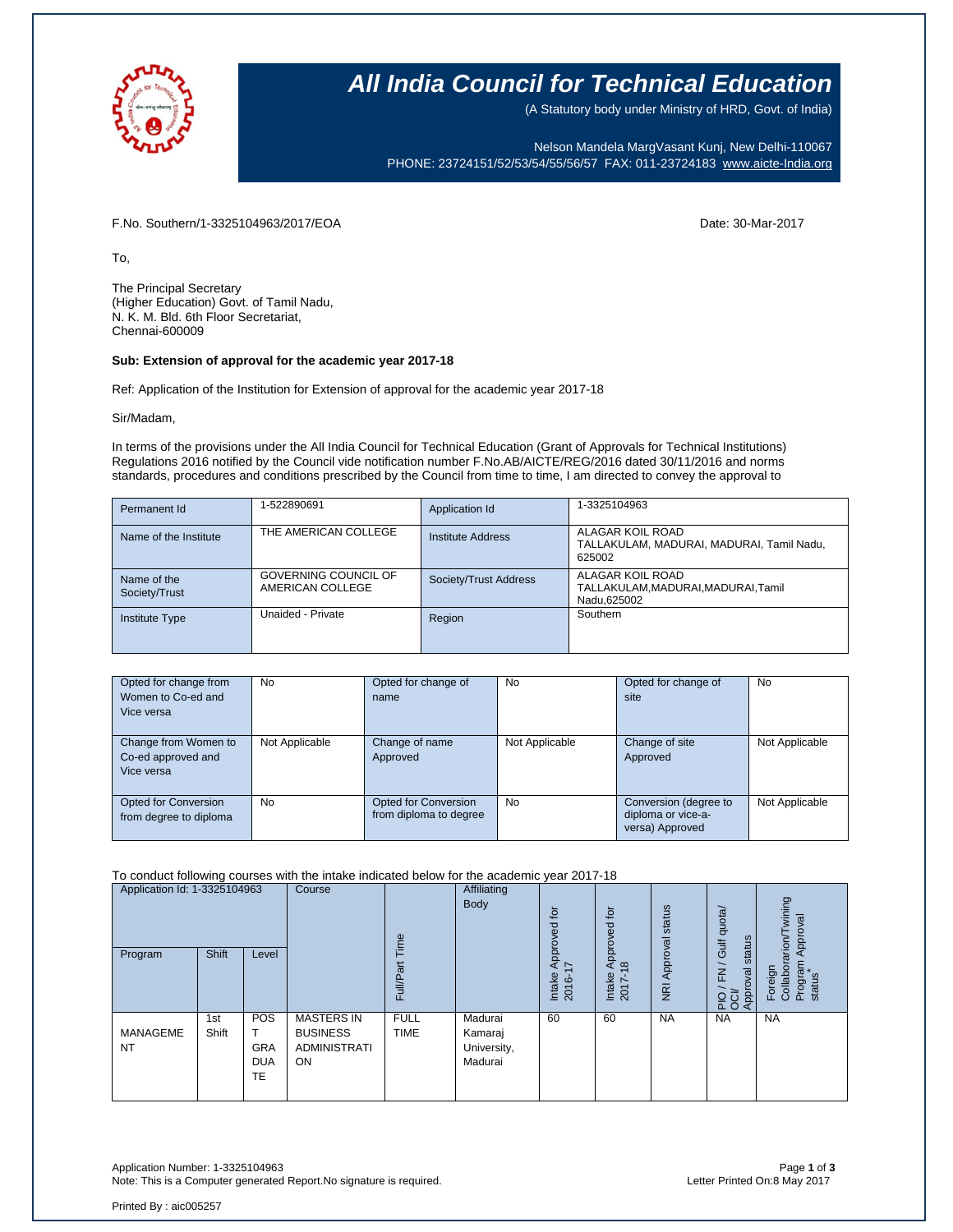

# **All India Council for Technical Education**

(A Statutory body under Ministry of HRD, Govt. of India)

Nelson Mandela MargVasant Kunj, New Delhi-110067 PHONE: 23724151/52/53/54/55/56/57 FAX: 011-23724183 [www.aicte-India.org](http://www.aicte-india.org/)

The above mentioned approval is subject to the condition that

THE AMERICAN COLLEGE

shall follow and adhere to the Regulations, guidelines and directions issued by AICTE from time to time and the undertaking / affidavit given by the institution along with the application submitted by the institution on portal.

In case of any differences in content in this Computer generated Extension of Approval Letter, the content/information as approved by the Executive Council / General Council as available on the record of AICTE shall be final and binding.

Strict compliance of Anti-Ragging Regulation:- Approval is subject to strict compliance of provisions made in AICTE Regulation notified vide F. No. 37-3/Legal/AICTE/2009 dated July 1, 2009 for Prevention and Prohibition of Ragging in Technical Institutions. In case Institution fails to take adequate steps to Prevent Ragging or fails to act in accordance with AICTE Regulation or fails to punish perpetrators or incidents of Ragging, it will be liable to take any action as defined under clause 9(4) of the said Regulation.

### **Note: Validity of the course details may be verified at www.aicte-india.org**

 **Prof. A.P Mittal Member Secretary, AICTE**

Copy to:

- **1. The Regional Officer,** All India Council for Technical Education Shastri Bhawan 26, Haddows Road Chennai - 600 006, Tamil Nadu
- **2. The Director Of Technical Education\*\*,** Tamil Nadu
- **3. The Registrar\*\*,** Madurai Kamaraj University, Madurai
- **4. The Principal / Director,** THE AMERICAN COLLEGE ALAGAR KOIL ROAD TALLAKULAM, MADURAI,MADURAI, Tamil Nadu,625002
- **5. The Secretary / Chairman,** GOVERNING COUNCIL OF AMERICAN COLLEGE ALAGAR KOIL ROAD TALLAKULAM, MADURAI,MADURAI, Tamil Nadu,625002

### **6. Guard File(AICTE)**

**Note: \*\* - Approval letter copy will not be communicated through post/email. However, provision is made in the portal for downloading Approval letter through Authorized login credentials allotted to concerned DTE/Registrar.**